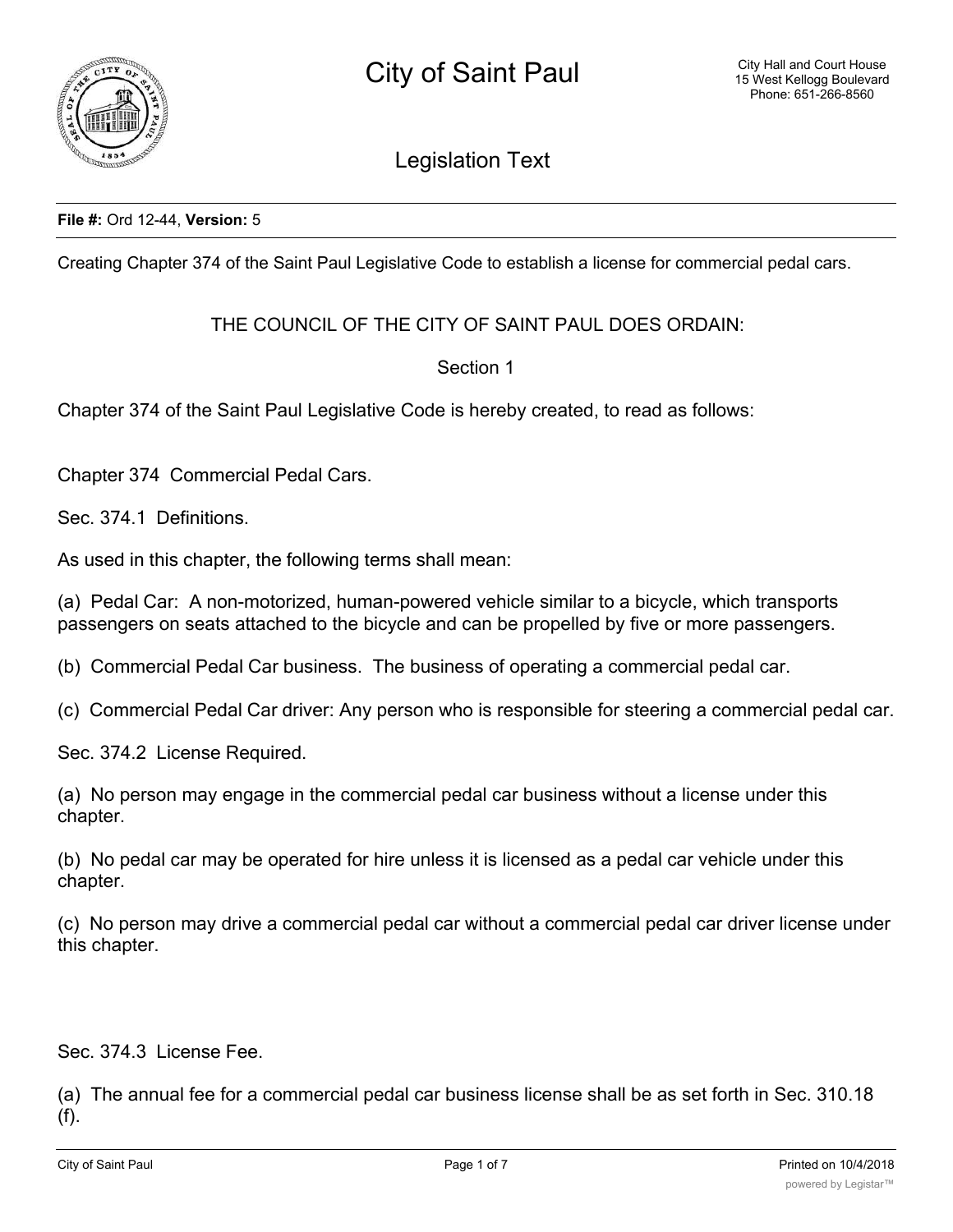(b) The annual fee for a commercial pedal car vehicle license shall be as set forth in Sec. 310.18(f).

(c) The annual fee for a commercial pedal car driver license shall be as set forth in Sec. 310.18(f).

Sec. 374.4 When Licenses Expire.

Licenses issued under this chapter shall expire one year from their date of issuance.

Sec. 374.5 License Application.

(a) Applications for commercial pedal car business and vehicle licenses under this chapter shall be made on forms provided by the Department of Safety and Inspections and shall contain such information as the Department may require, including the name, address and telephone number of the applicant; whether the applicant is a natural person, partnership, corporation or unincorporated association; the names and addresses of all partners, if a partnership, or of all officers and directors, if a corporation; and the names and addresses of all persons authorized to operate a commercial pedal car on behalf of the licensee.

(b) All applications for a commercial pedal car business license must include a route plan and parking plan, which must be pre-approved by the Department of Safety and Inspections. The route plan must be described in writing and on a map accompanying the application. The route plan may be composed of multiple routes or a proposed zone of operations.

(c) All pedal cars must pass an initial inspection pursuant to Section 374.6, before a license is issued for the vehicle.

(d) Application for a commercial pedal car driver license under this chapter shall be made on forms provided by the Department of Safety and Inspections and shall contain such information as the department may require, including the name, telephone number, date of birth, and all residing addresses within the previous three years of the applicant. If applicant has held a drivers' license in a state other than Minnesota within the three years preceding application, applicant must provide an official copy of their driving record in that state. Every commercial pedal car driver shall meet and maintain the following requirements in order to hold a commercial pedal car driver license:

- (i) Possess a valid driver's license;
- (ii) Be a minimum of 18 years old;
- (iii) Shall not have been convicted of a felony within the past five (5) years;
- (iv) Shall have no more than 3 moving violations within the past three years; and
- (v) Shall not have been convicted of careless driving, reckless driving or any violation of Minn. Stat. § 169A (driving while impaired) within the past three years.

Sec. 374.6 Initial Inspection.

All Commercial pedal cars must pass an initial inspection of condition and compliance with safety and equipment standards under this chapter before a commercial pedal car vehicle license is issued. The Department may, in its discretion, accept any substantially similar condition and safety inspection from another city or similar jurisdiction if completed within 60 days prior to the date of the application.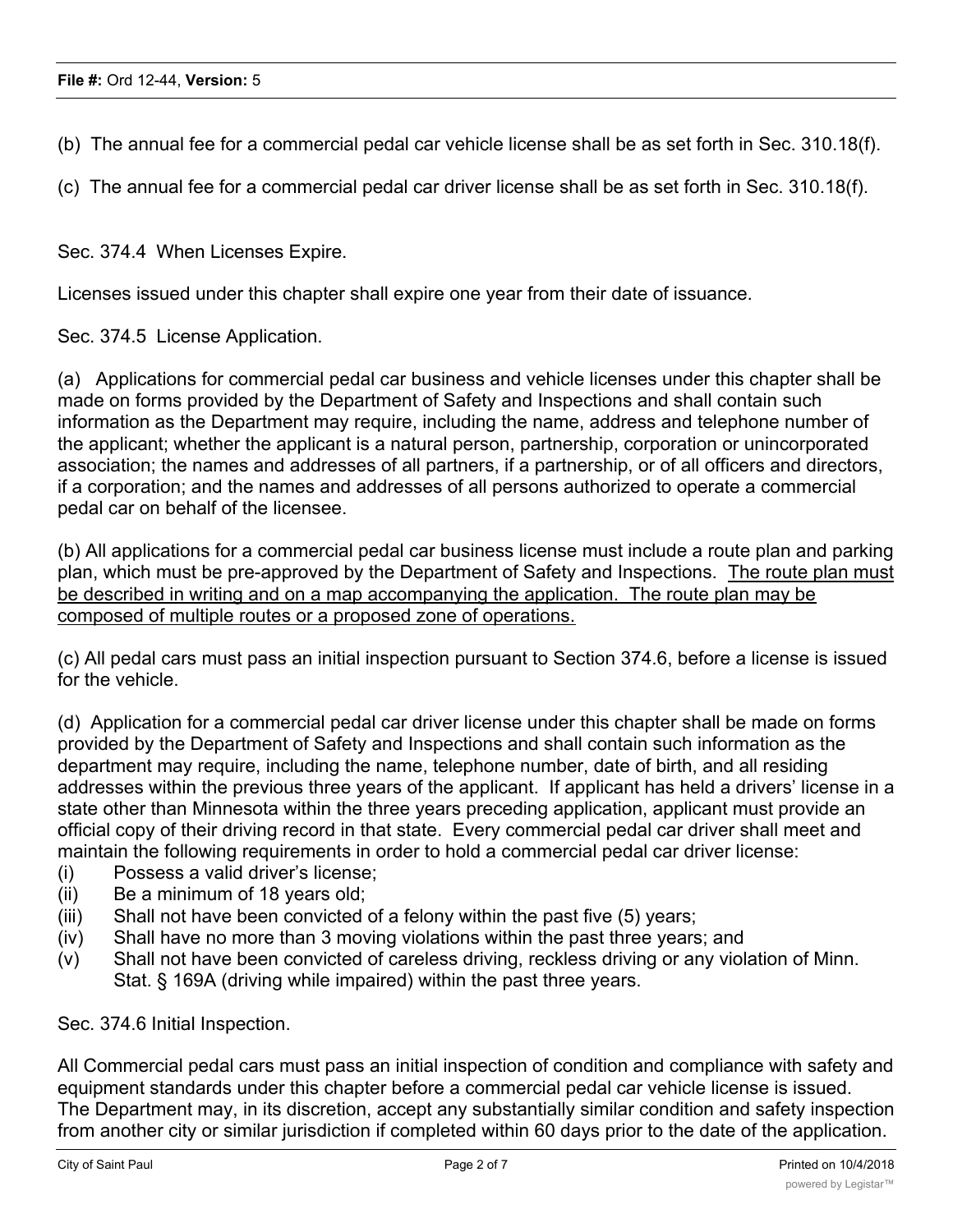Sec. 374.7 Insurance Required.

No license shall be issued or renewed without proof of general liability insurance on the form required by the City. The policy of insurance shall be in the minimum amount of one million dollars (\$1,000,000). Proof of insurance shall comply with Sec. 310.07(b) of this Code.

Sec. 374.8 Vehicle Safety and Equipment Standards.

No commercial pedal car business or driver shall operate or allow the operation of a commercial pedal car on any street unless the commercial pedal car is licensed under this chapter and meets the following equipment and safety standards:

(1) Tires. Tires shall be of a size appropriate for the commercial pedal car with no mismatched tires. There shall be no cuts to the tire, localized worn spots that expose the ply, or visible tread wear indicators.

(2) Operational horn. The commercial pedal car shall be equipped with a fully operational horn or bell.

(3) Brakes. It shall be unlawful for a licensee to operate, or cause to be operated, a commercial pedal car that is not equipped with a front and rear braking system capable of being manipulated by the licensed driver from his normal position of operation and is capable of causing a commercial pedal car with a loaded passenger compartment to come to a complete stop in a linear path of motion. The braking system controlling the rear wheels shall be hydraulic or mechanical disc or drum brakes, which are unaffected by rain or wet conditions.

(4) Headlights, tail lights, mirrors, turn signals and other requirements. Every commercial pedal car shall be equipped with the operational equipment set forth in the subsections below:

a. A headlight capable of projecting a beam of white light for a distance at a minimum of three hundred (300) feet which shall be clearly visible during darkness and must be illuminated at all times during darkness.

b. A mirror affixed to the pedal car to reflect to the pedal car driver a view of the street from a distance of at least two hundred (200) feet from the rear of the pedal car.

c. A red light and brake light affixed to the rear of the pedal car which must be visible for a distance of at least five hundred (500) feet from the rear of the pedal car and must be illuminated at all times during darkness. Turn signals must be affixed to the front and rear of the vehicle.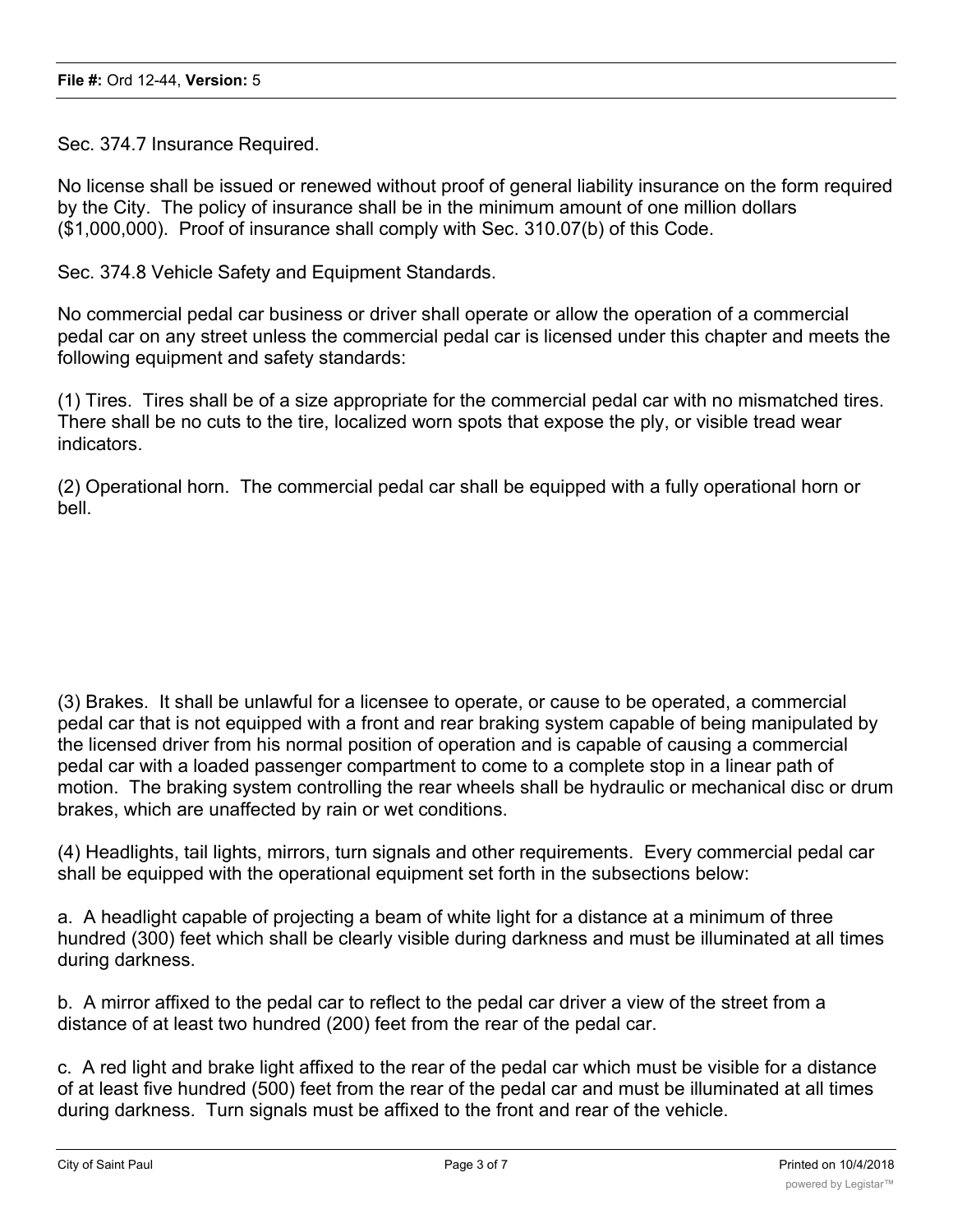d. All pedal cars must have reflectors on the front of the pedal car frame<del>, each wheel,</del> and a red reflector mounted on each side of the rear of the pedal car, at least one (1) inch from the outer edge and centered.

Sec. 374.9 Commercial Pedal Car Inspections.

(a) Annual inspections. The director of the Department of Safety and Inspections shall require an annual commercial pedal car inspection and may designate minimum safety standards for equipment and body defects. A pedal car that does not meet minimum safety standards may be classified as "out of service". Commercial pedal cars identified as "out of service" may not operate until such defects are cured.

(b) Periodic inspections. The license inspector may examine and inspect each and every licensed commercial pedal car at any reasonable time to ensure compliance with this chapter.

(c) Penalties. Failure to submit a commercial pedal car to an annual or periodic inspection, or classification of a commercial pedal car as "out of service", may result in the seizure of the commercial pedal car license by the inspector. The inspector shall hold a seized license until the commercial pedal car is inspected and found to be in a safe condition. In the event of such a seizure, the inspector shall immediately notify the licensee in writing, specifying in detail the cause for seizure and stating that the licensee has a right to a hearing on the seizure. Said notice and hearing shall be follow the procedures set forth in section 310.05 of the Legislative Code.

(d) The Department may, in its discretion, accept any substantially similar condition and safety inspection from another city or similar jurisdiction if completed within 60 days prior to submission to the Department.

Sec. 374.10 Locations and Hours of Operation.

(a) No person shall operate a commercial pedal car for hire on a public street during the hours of 7:00 a.m. to 9:00 a.m. and between 3:30 p.m. to 5:30 p.m. on any weekday, excluding national holidays, in that part of downtown Saint Paul within the boundaries of the downtown development district, as described in the appendix to Sec. 17.07.1 of the City Charter. Notwithstanding this provision, the Saint Paul Police Department may approve in writing a route plan for operation of commercial pedal cars between 3:30 p.m. and 5:30 p.m. in the downtown development district.

(b) No person shall operate a commercial pedal car for hire on a public street between the hours of 10:00 p.m. and 10:00 a.m. on any day of the week.

(c) Upon the approval of a written request made to the Director of Public Works, the prohibitions in subdivisions (a) and (b) may be waived for special events.

Sec. 374.11 Vehicle Operation.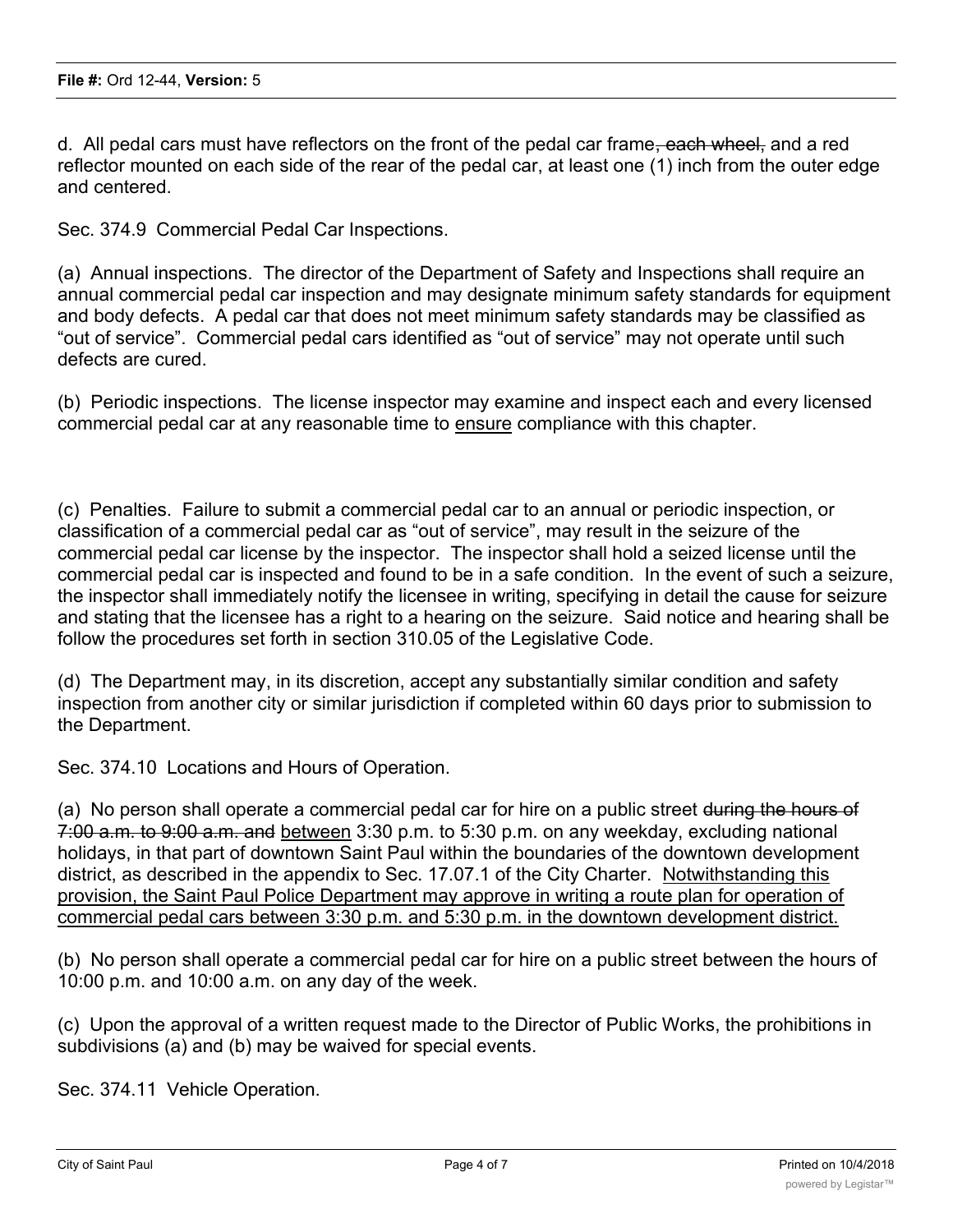Every commercial pedal car shall be operated in compliance with all applicable federal, state and local traffic laws, and in a manner so as to assure the safety of persons and property.

Sec. 374.12 Operating Restrictions and Conditions.

(a) No commercial pedal car shall be operated upon a public sidewalk.

(b) All commercial pedal car operators must provide one off-street parking space for every four passenger spaces, as determined by the pedal car's maximum seating capacity. Off-street parking may either be dedicated, or shared as described in sections 63.206(d) and 65.732, or provided by agreement with another commercial establishment. At the beginning and end of each tour, passengers may only board and disembark the pedal car in the location of the operator's off-street parking.

(c) Commercial pedal cars may not use any public street or other public property as a waiting area unless such area is a legal motor vehicle parking area. No commercial pedal car shall wait in a taxi stand as defined by Sec. 376.11(s).

(d) All Commercial pedal cars must make use of working battery powered lights and all safety equipment required under Section 374.8 while operating.

(e) All Commercial pedal cars must display a valid license decal issued by the director of the Department of Safety and Inspections. The name and phone number of the licensee must be posted on the vehicle.

(f) Commercial pedal car drivers shall have in their possession both a valid driver's license and their commercial pedal car driver license as well as proof of insurance while in control of any commercial pedal car, and shall make these licenses available to law enforcement or an inspector of the Department of Safety and Inspections upon request.

(g) All commercial pedal car drivers shall obey and comply with any lawful order or direction of any police officer, traffic control agent, or inspector of the Department of Safety and Inspections, and shall not obstruct such officials while in the performance of their duties.

(h) No commercial pedal car driver shall permit the operation of a commercial pedal car in violation of state or local traffic regulations, or without proper regard for the traffic, surface conditions, and width of the street or highway, and the hazards at intersections and any other conditions then existing, nor in such a manner or condition as to endanger or to be likely to endanger the safety of passengers, pedestrians, vehicles or the property of others.

(i) A commercial pedal car driver shall not consume an alcoholic beverage while operating a commercial pedal car.

(j) No commercial pedal car driver shall provide alcoholic beverages to passengers.

(k) No commercial pedal car driver shall permit more passengers to be carried in a commercial pedal car than the commercial pedal car's capacity as determined by the Department of Safety and Inspections.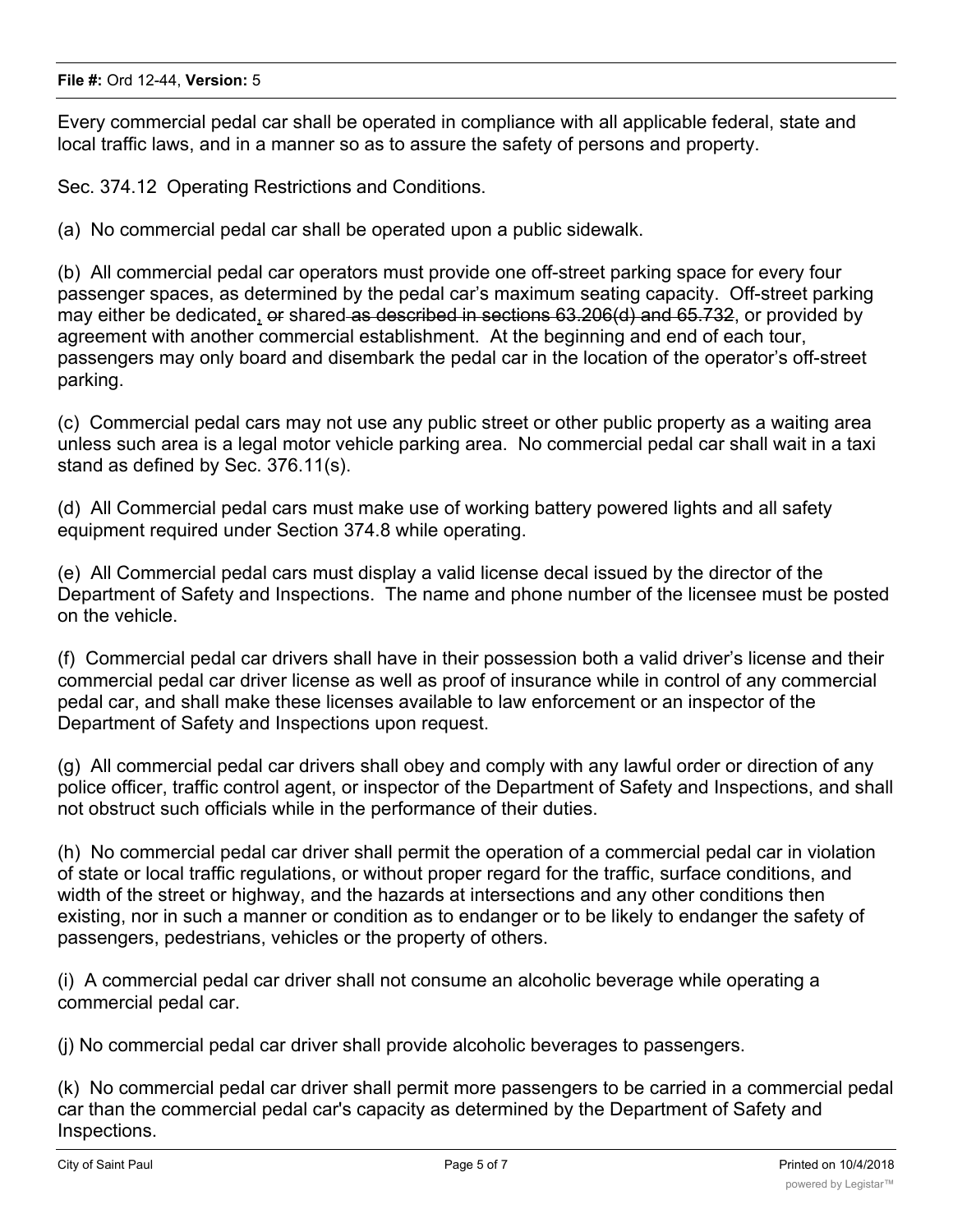(l) No commercial pedal car operator or driver shall allow a passenger or other individual to drive their commercial pedal car unless that individual also holds a commercial pedal car driver license.

(m) Commercial pedal cars may operate on St. Paul Parks and Recreation property only with prior written approval from the Director of Parks and Recreation.

(n) No glass bottles, receptacles, or glassware are allowed on a commercial pedal car.

(o) No music or amplified sound shall be played, nor yelling or conversation be conducted, in such a manner that the sound of which carries to points of habitation or adjacent properties and is audible above the level of conversational speech at a distance of fifty (50) feet or more from the point of origin of the sound.

(p) No alcoholic beverages other than non-distilled malt beverages, cider, beer and wine may be consumed by passengers of a commercial pedal car.

(q) It is the responsibility of the commercial pedal car driver to properly dispose of all trash.

(r) It is the responsibility of the commercial pedal car driver to manage the behavior of the passengers of the commercial pedal car, to the extent that their behavior remains law-abiding during their excursion, both while the pedal car is in motion and at a stop. Any act or conduct that violates any state or federal statutes or regulations, or any city ordinance, constitutes an act or conduct of the licensee for the purpose of adverse action against all or any of the licenses held by such licensee.

(s) No pedal car may be operated on a public street between the hours of 10:00 p.m. and 10:00 a.m., or in the designated downtown district during the hours of 7:00 a.m. to 9:00 a.m. and 4:00 3:30 p.m. to 5:30 6:00 p.m., unless the Director of Public Works has granted a waiver for such operation pursuant to 374.10.

(s) No pedal car may be operated outside of a route plan approved by the Department of Safety and Inspections, unless required by unforeseen circumstances out of the pedal car driver's control.

Sec. 374.13 Advertising on Commercial Pedal Cars.

Advertisements shall only be allowed on the manufactured body of the commercial pedal car as permitted by this article. No banners, poles, flags, detached signs, or any other addition or object are permitted, unless an exemption is granted by the Department of Safety and Inspections.

Sec. 374.14 Presumptive Penalty.

## SEE ATTACHED PRESUMPTIVE PENALTY MATRIX

Sec. 374.15 Revocation or suspension.